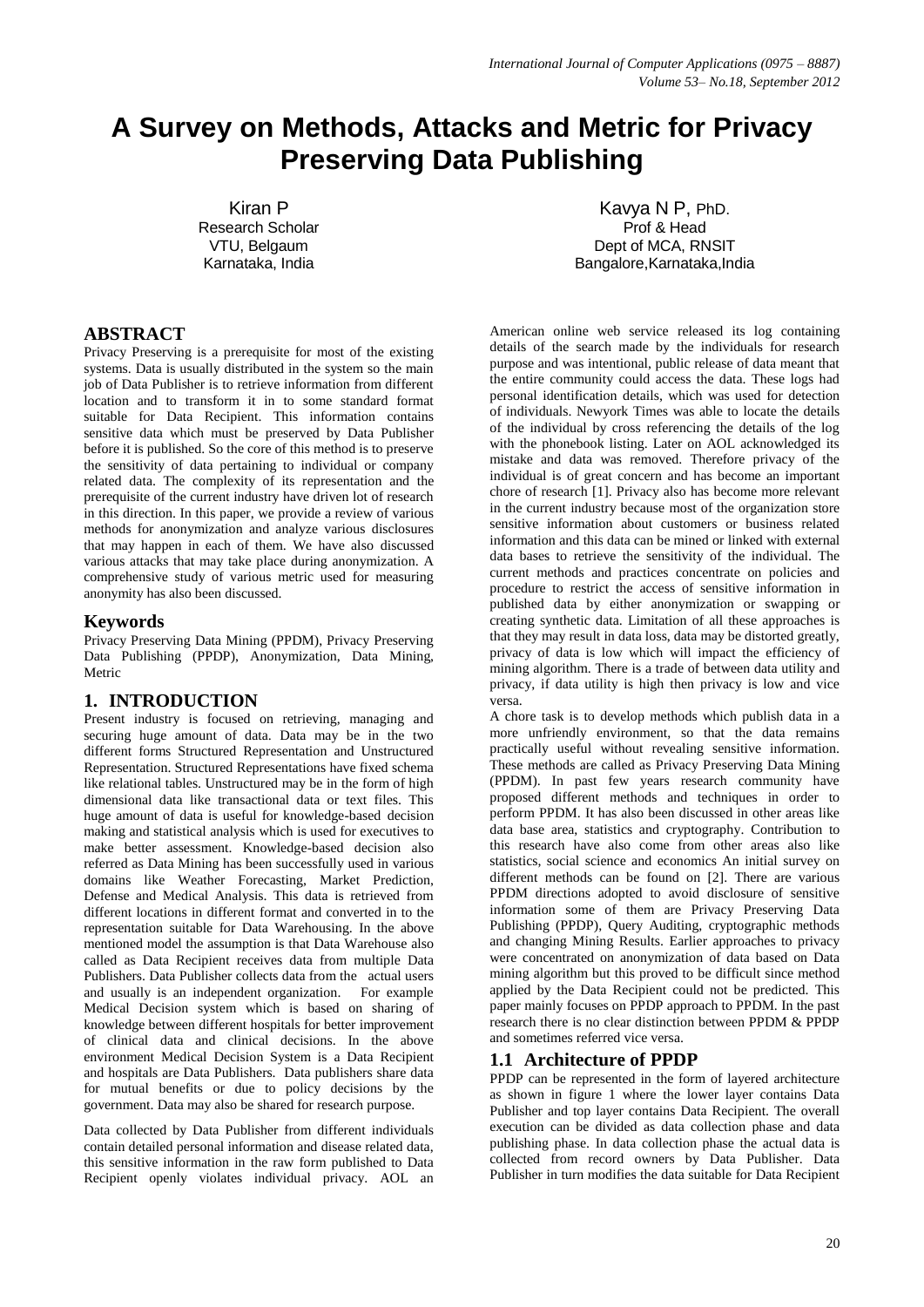in a way which ensures privacy this phase is called publishing phase.



**Fig 1: Architecture of PPDP**

The assumption of this model is that the data publisher is a trusted one and the record owners are ready to share their sensitive information. The Data recipient is untrusted so sensitive data must be protected.

# **1.2 Outline**

The focus of survey is to give various Privacy techniques that are available, different algorithms that have been used and the demerits of each of these have been discussed. We have also mentioned different Metrics used for measuring privacy and data utility. Rest of the paper has been organized as follows. In section 2, Classification of Privacy Preservation Techniques has been discussed indicating its representation. Anonymization is the core of this survey, different methods, different types of disclosure and attacks in each of these methods has been discussed in section 3. In section 4, we have indicated important anonymization algorithms that are required to implement anonymization methods. Research is oriented towards metric based analysis, different metric is required for measuring privacy failure and data utility this has been discussed in section 5. We state our conclusion and future directions in section 6.

# **2. CLASSIFICATION OF PRIVACY PRESERVING TECHNIQUES**

The main idea of PPDP is to develop methods such that the sensitivity of data is not released. A number of effective techniques have been formalized in literature most of them tend to modify the original data in order to retain the sensitivity of data. PPDP has been classified into following categories

# **2.1 Randomization method**

It is the process of adding noise to the original data in order to mask attributes from disclosure [3,4]. There are different ways of Randomization the simplest is additive randomization and can be described as follows. Let  $X = \{x1, x2, \ldots, xn\}$  be a set of data records. For each xi an element of X, noise is added which is taken from probability distribution f(y) and are denoted by y1,y2,… , yn. the resultant distribution can be represented as x1+y1,x2+y2,…,xn+yn. various techniques of randomization were proposed in literature[5,6]. The accuracy of privacy preservation depends on how large the distribution

y would be and the right amount of randomization. Randomization can be done either by adding or multiplying noise [7]. One of the disadvantages is that results are approximate and has huge information loss.

# **2.2 Data Swapping**

It is a method in which values of records are swapped which maintains the statistical inference of the relation in order to preserve privacy [8].

# **2.3 Cryptographic approach**

Revolution of communication via internet has forced several areas one such is Distributed Data Mining. In this environment Data is distributed in multiple sites and in order to mine the data must be securely retrieved [9,10,11] . This approach is advantageous for two different reasons first there are lots of algorithm to implement cryptographic methods and it is a well defined model for privacy.

# **2.4 Anonymization Approach**

The most common approach to preserve sensitivity is to modify the contents of the record owners before publishing the data this approach itself is called Anonymization. Basic form of relational schema which is used by Data Publisher can be represented as

#### **R(U\_ID,Q\_ID\_1,Q\_ID\_2,…,NQ\_ID\_1,NQ\_ID\_2,…,SV\_1, SV\_2,..)**

Where U<sub>ID</sub> indicates user identification and are explicit values that can be directly used for inferring the identity of the individual. For example Social Security Number can be used to retrieve information regarding a person in USA. Q\_ID are quasi identifiers which can used by attackers to link this value to an external data base to retrieve the identity of the individual. For example gender, ZIP code and DOB can be used with external data base like voters list to identify the person. Pseudo SQL query may be as follows

**SELECT \* FROM VOTERS\_TABLE AS V WHERE V.ZIP='&ZIP' AND V.GENDER='&GENDER' AND V.DOB='&DOB';**

SV contains sensitive value which is used for mining and statistical analysis. In medical records sensitive value would be the decease of the patient. NO ID are non quasi identifier which does not belong to any of the categories mentioned above. They are published if they are relevant for data mining. To prevent the disclosure of information attacker will modify the relation R to Rl

**Rl(Q\_ID\_1,Q\_ID\_2,…,NQ\_ID\_1,NQ\_ID\_2,…,SV\_1, SV\_2,..)** In Rl U\_ID is removed and Q\_ID are anonymized such that it satisfies the privacy model representation and ensures confidentiality. In this paper we have concentrated more on anonymization approaches to privacy preservation.

# **3. ANONYMIZATION METHODS AND PRIVACY ATTACK**

In this section, we look at different representation of anonymization and also understand how privacy attack may take place in each of these algorithms. Privacy attacks can be broadly classified in to two categories, the first category occurs when an attacker can link the published record to an external data base and can infer sensitive information. In second category the attacker must have extra knowledge to infer the sensitive information. First category is usually referred as record linkage, attribute linkage and table linkage and the assumption is that the attacker knows details of the person sensitive value is present in the released table. The second category comes under probabilistic linkage.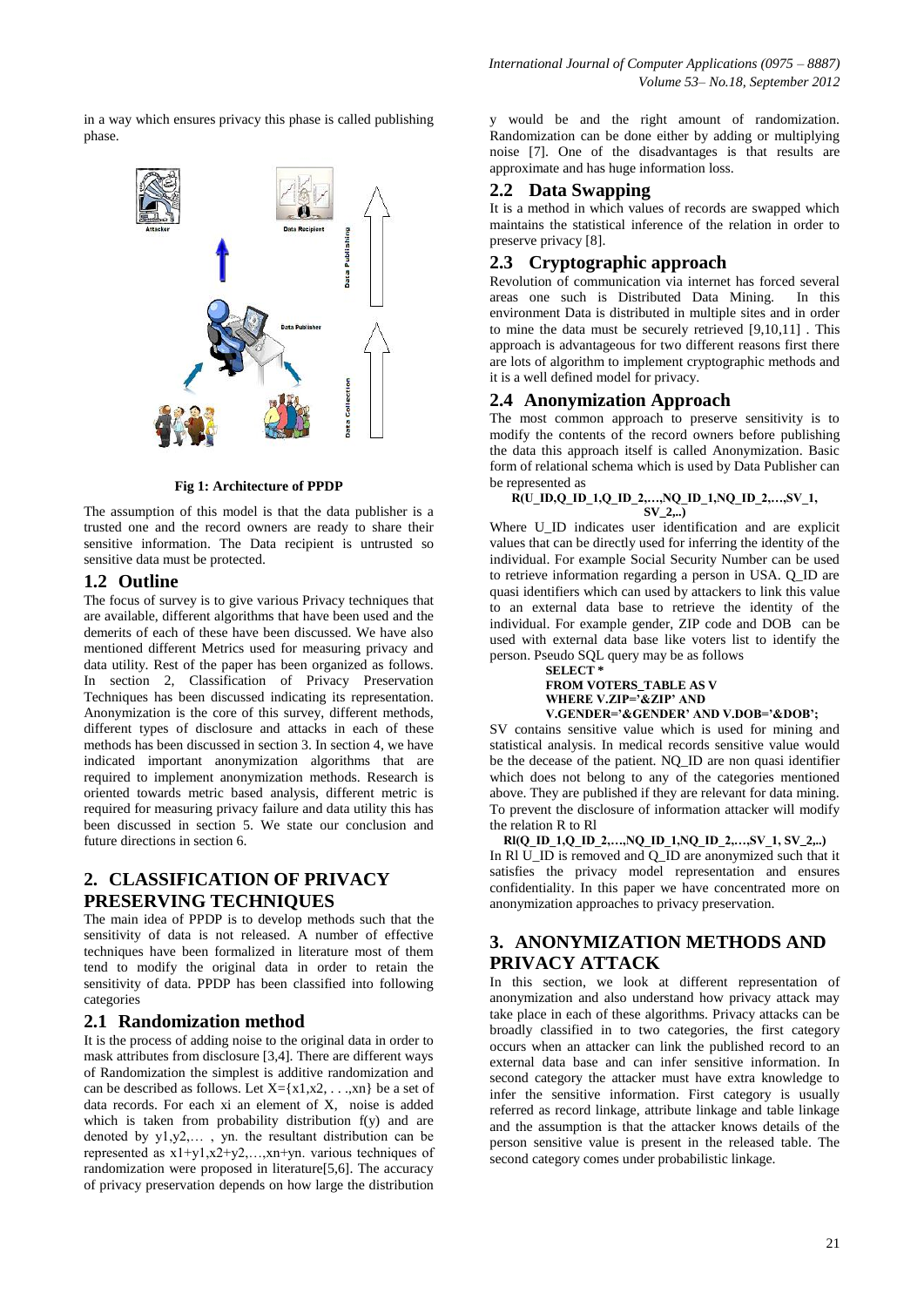### **3.1 k-Anonymity**

is a property that avoids possible re-identification of the respondents from published data[12,13]. For example let us consider a published table where U\_ID are removed and is of the form

#### **T(QID\_AGE,QID\_SEX, QID\_ZIP,S\_ DISEASE )**

In this values of the released attributes like ZIP code & Age can also be present in external public data bases like voters list which can be used to re-identify individuals there by sensitivity of data can be obtained. To understand this problem let us consider table 1 containing information of released voters data.

**Table 1. Released voters data**

| <b>Name</b> | Age | Sex    | <b>Zipcode</b> |
|-------------|-----|--------|----------------|
| Arun        | 25  | Male   | 53711          |
| Sita        | 28  | Female | 55410          |
| Sarasa      | 31  | Female | 90210          |
| Chetan      | 26  | Male   | 53711          |
| Zita        |     | Female | 53712          |

**Table 2. Released Medical Data**

| <b>Name</b> | Age | Sex    | <b>Zipcode</b> |
|-------------|-----|--------|----------------|
| Arun        | 25  | Male   | 53711          |
| Sita        | 28  | Female | 55410          |
| Sarasa      | 31  | Female | 90210          |
| Chetan      | 26  | Male   | 53711          |
| Zita        | 27  | Female | 53712          |

Table 2 contains released medical data. In this he record <25,Male,53711,Heart> of the released data can be linked to unique record <Arun, 25,Male,53711> of voters list there by revealing Arun disease to be Heart related this type of attack is called Linking attack and the disclosure is called Record disclosure.. To overcome linking attacks Samarati and Sweeney proposed a definition of privacy called kanonymity[12,14] and the definition

Definition 1 (k-anonymity) A table satisfies k-anonymity if every record in the table is indistinguishable from at least k − 1 other records with respect to every set of quasi-identifier attributes; such a table is called a k-anonymous table.

In other words each group of quasi identifier values must have at least k-1 records and can be cheeked by linking a record in released data to multiple records publicly available data base. Two main methods that are available for enforcing kanonymity on published data are generalization and suppression. Generalization or Suppression is a technique which either modifies or hides the contents of quasi identifiers. For a labeled attribute, a specific value can be modified to a general value according to a predefined hierarchy. This hierarchy in generalization corresponds to a domain generalization hierarchy and a corresponding value generalization hierarchy on the values in the domains. For example zip code can have a hierarchy as mentioned in figure 2c. 53711 can be generalized to 5371\* similarly 5371\* can be generalized to 537\*\* and so on with respect to the hierarchy. Similar to labeled attributes for a number, exact values can be replaced with an interval. For example all values in the range 20 to 50 can be generalized to  $\leq 50$  or [20-50] label. There are various ways of defining hierarchy all of which concentrates on privacy and data usefulness and exploring search space. The turnaround approach is called specialization. Some of the important generalization methods that are used in literature are Full Domain generalization [15], sub-tree generalization [16,17,18], cell generalization [19] and Multi dimensional generalization scheme[20].



#### **Fig 2: An example of value and domain generalization hierarchy**

In full domain generalization all values are generalized to the same level in the hierarchy. For example, if 53711 is generalized to 5371\* then 53729 is generalized to 5372\* and so on. In sub-tree generalization some of sub branches are generalized and some will be as it is. Above mentioned methods are called global recoding. In cell level based on the requirements some records which have 53711 will be generalized to 5371\* and some will remain as it is. It is based on individual data values so it is called local recoding. All the above mentioned methods are also called single-dimensional generalization. Multi dimensional generalization is a mehod in which entire record is replaced with another record. Let Dom(i) be the domain of an attribute  $Attr(i)$ . singledimensional can be defined as  $f(Dom(i)) \rightarrow Dom(h)$ , for each attribute Attri(i) in quasi identifiers. Multidimensional changes every record f(Dom\_Attr(1), Dom Attr(2),...,  $Dom\_Attr(n)$  Dom Attr  $h(1)$ , Dom Attr  $h(2),...,$ Dom\_Attr\_h(n). In summary Full Domain generalization has the smaller search space as compared with other methods. Since each value must be generalized to the same level in the hierarchy data distortion is larger. Cell based method has a lesser data distortion but data utility is less. There are two widely used suppression methods Record suppression [18] and Value suppression. In record suppression the record is removed from the anonymized table if the no of records is less that a predefined threshold. Value suppression refers to suppression of only few values in the quasi attributes and is done by using a predefined threshold. For example the result of 2-anonymus table is shown in table 3.

**Table 3. 2-anonymus Medical Data**

| Age       | Sex    | <b>Zipcode</b> | <b>Disease</b> |
|-----------|--------|----------------|----------------|
| $[20-30]$ | Male   | 5371*          | <b>Heart</b>   |
| $[20-30]$ | Male   | 5371*          | Heart          |
| $[30-40]$ | Male   | 5371*          | Broken Arm     |
| $[30-40]$ | Male   | 5371*          | Hang Nail      |
| $[20-30]$ | Female | 5371*          | Hepatitis      |
| $[20-30]$ | Female | 5371*          | <b>AIDS</b>    |

Variations of k-anonymity exists in literature (X,Y) anonymity[21] and MultiR  $k$ -anonymity[22].  $(X, Y)$ anonymity specifies that each value on X is linked to at least k distinct values on Y and this concept was motivated by sequential releases. Data base is made up of multiple tables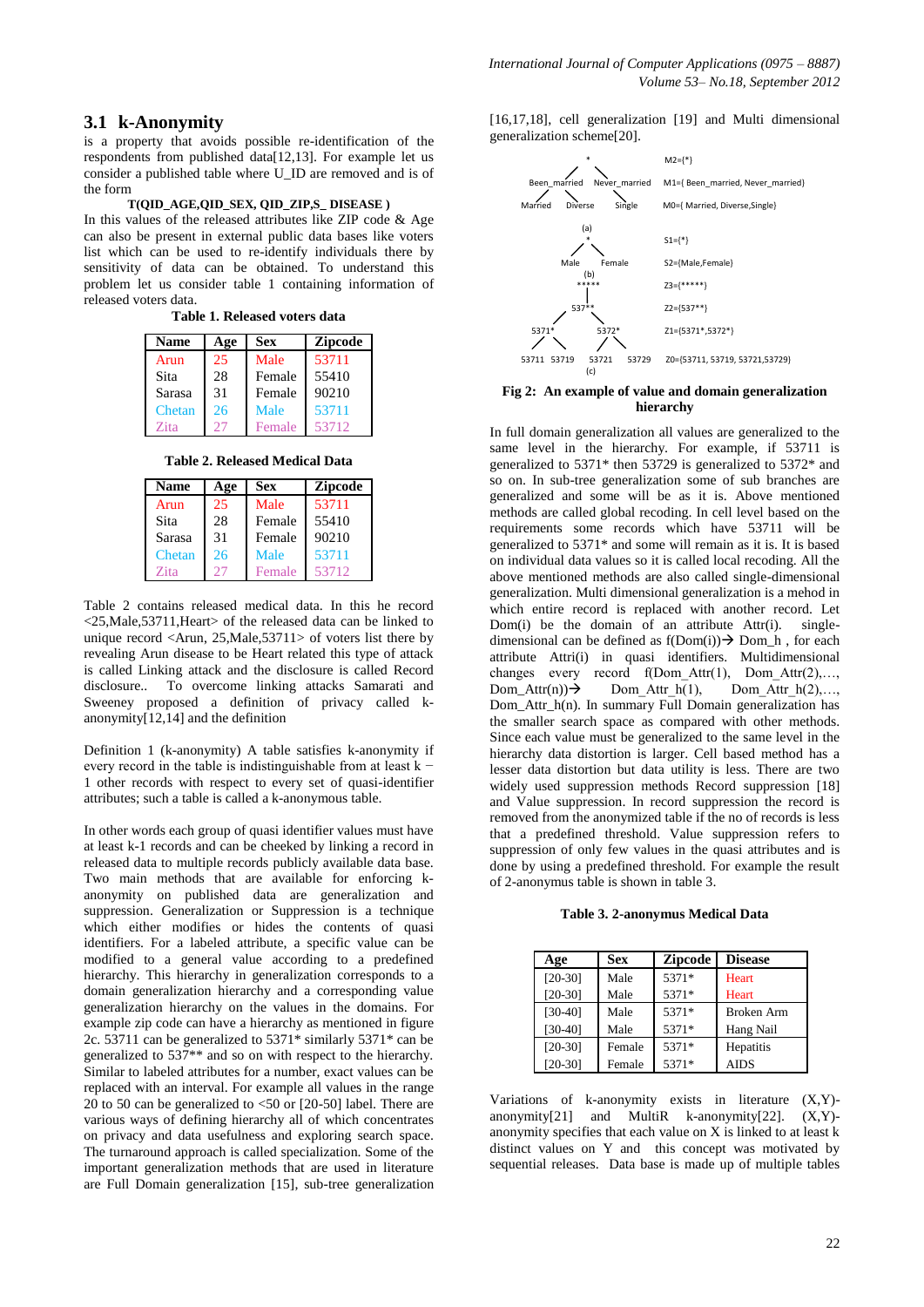author [22] proposed anonymization methods for a collection of tables rather than a single table.

### **3.2 Attacks on K-anonymity**

K-anonymity overcomes record linkage but does not overcome attribute disclosure. For example let us consider table 3 which contains 2-anonymus Medical Data. By observing first group of records it is difficult to find whether <[20-30], Male, 5371\*, Heart> is linked to <Arun, 25, Male,  $53711$  because it can also be linked to < Chetan, 26, Male,53711> so it overcomes linking attack There are two important attacks that take place in k-anonymity. i) Homogeneity Attack ii) Back Ground Knowledge Attack

Homogeneity Attack: occurs when the entire QID group has the same sensitive values. Suppose the attacker knows arun age to be 25 living in zip 53711 and table 3 is available, attacker can confidently conclude that arun has heart disease this is called Homogeneity Attack. Since the quasi group of 5371\* has only one sensitive value which is heart disease.

Background Knowledge Attack: occurs when the attacker has a back ground knowledge of the sensitive attribute. For Back ground knowledge attack, suppose the attacker knows zita age is 27 and zip is 57312, attacker can conclude zita corresponds to the last group in table 3. Further, suppose the attacker knows that 57312 is a region where sex workers are more. This back ground knowledge enables the attacker to conclude zita most likely has AIDS.

# **3.3 l-Diversity**

To overcome the limitations of k-anonymity Machanavajjhala [23] introduced 1-diversity. The definition of 1-diversity as specified by [23] and its variant

Definition 2 ( l-diversity Principle) An equivalence class is said to have l-diversity if there are at least l "wellrepresented" values for the sensitive attribute. A table is said to have l-diversity if every equivalence class of the table has ldiversity.

Author [23] gave a number of interpretations of the term "well-represented" by indicating various properties for formation of the quasi group. Dimensions of l-diversity are i) Distinct l-diversity ii) Entropy l-diversity and iii) Recursive (c, l)-diversity

**Table 4. 2-Diversity Medical Data**

| Age       | <b>Sex</b> | <b>Zipcode</b> | <b>Disease</b> |
|-----------|------------|----------------|----------------|
| $[20-40]$ | Male       | 5371*          | Heart          |
| $[20-40]$ | Male       | 5371*          | Heart          |
| $[20-40]$ | Male       | 5371*          | Broken Arm     |
| $[20-40]$ | Male       | 5371*          | Hang Nail      |
| $[20-40]$ | Female     | 5371*          | Hepatitis      |
| [20-40]   | Female     | 5371*          | <b>AIDS</b>    |

### **3.4 Attacks on l-Diversity**

l-Diversity also overcomes record level disclosure but does not completely overcome attribute level disclosure. There are two important attacks that happen in l-Diversity i) Skewness attack and ii) Similarity Attack.

Skewness Attack happens when the attacker can derive the sensitive value based on the frequency distribution of it. For example suppose that a quasi group 2 in table 4 has an equal number of positive & negative records, which satisfies 2- Diversity. However, this indicates a probability of 50% of having the sensitive attribute as compared to the probability of 1% in the original population.

Similarity Attack happens when all the sensitive attribute in a quasi group are distinct but semantically similar. For example ulser, gastric & dyspepsia are the sensitive attribute of a quasi group which satisfies 3-Diversity. However, all the above mentioned sensitive attribute are semantically related to stomach disease which can be derived by the attacker.

### **3.5 t-Closeness**

To overcome the disadvantages of l-Diversity Ninghui Li [23] introduced t-Closeness. In this method privacy is measured by attackers information gain about the sensitive attribute. Attacker, before observing the anonymized data has some prior belief based on the distribution of sensitive attribute in publicly available data, after observing the anonymized data his belief changes to posterior belief. Information gain is measured as the difference between posterior belief and prior belief. In this method, it limits and restricts the extends to which the attacker can infer additional information about individuals. This is achieved by making the distribution of sensitive values in the publicly available data base equal to the distribution of sensitive value in each quasi group. As specified by [23] the definition is

Definition 3 (The t-closeness) An equivalence class is said to have t-closeness if the distance between the distribution of a sensitive attribute in this class and the distribution of the attribute in the whole table is no more than a threshold t. A table is said to have t-closeness if all equivalence classes have t-closeness. t-closeness uses the Earth Mover Distance (EMD) function to measure the sensitive attribute frequency distribution of publicly available data with the distribution of qasi group and requires the closeness to be within t.



**Fig 3: Hierarchy DGH<S0Z0> and corresponding Hierarchy of distance vectors**

### **3.6 Limitations of t-Closeness**

There is no standard procedure to enforce t-closeness. Each attributes are generalized independently. Different protection levels cannot be specified for sensitive attributes. Attribute linkage cannot be prevented on numerical sensitive attributes [26]. Most important disadvantage is that it greatly degrades the data utility because it requires the distribution of sensitive values to be the same in all qid groups.

### **4. ALGORITHMS FOR ANONYMIZATION**

There are different algorithms proposed in literature [12,15,25]. These algorithms were initially designed for checking the property of k-anonymity. Same algorithms can also be used for checking l-divercity, t-closeness and its variants. The initial algorithm for implementing k-anonymity was discussed in [12] which uses binary search method for finding optimal anonymization.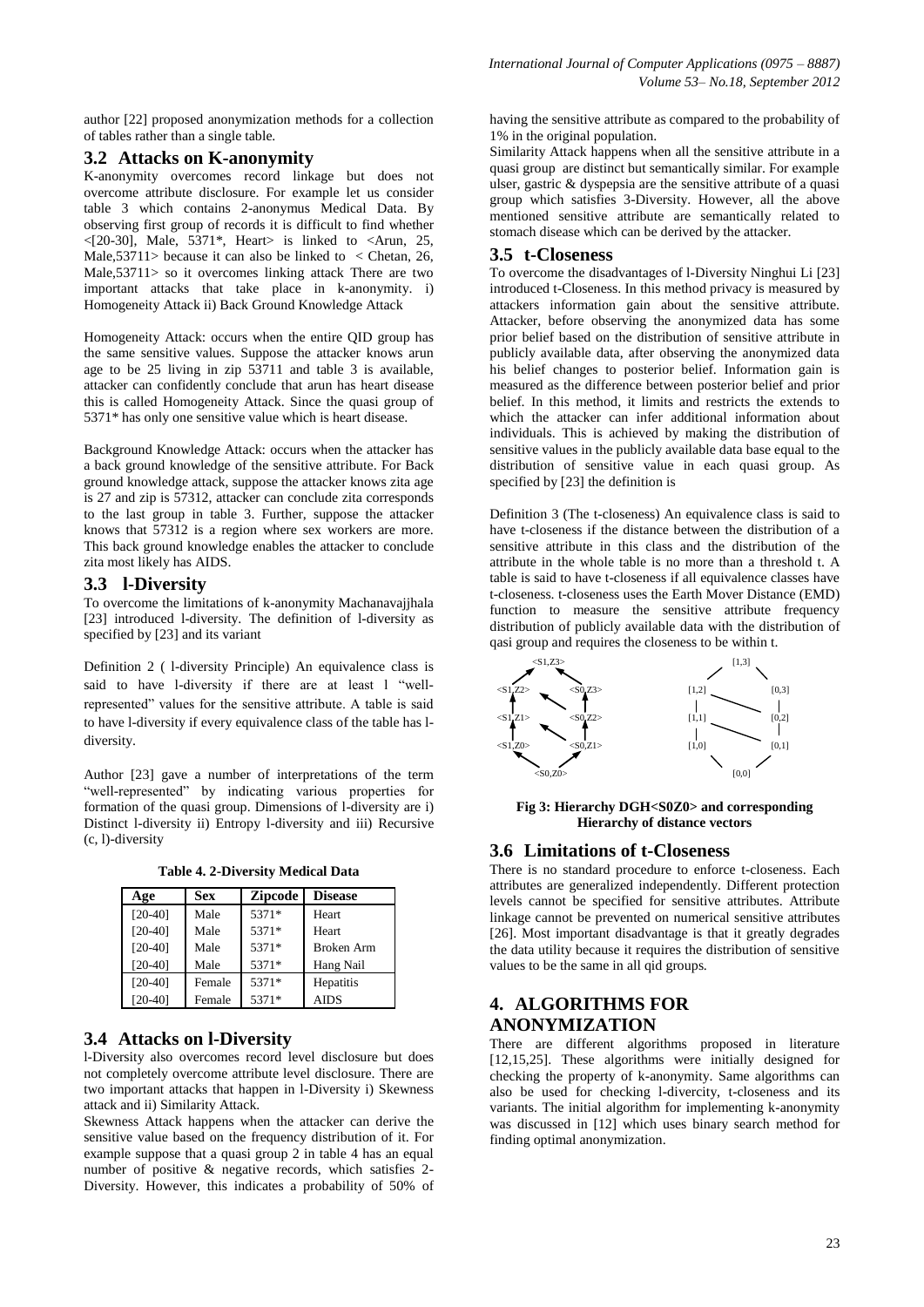### **4.1 Samarati's Algorithm**

It is based on Attribute Generalization and Tuple suppression. It requires value and domain generalization hierarchy to be created. For example let us assume the value and domain hierarchy of gender and zipcode as indicated in figure  $2(b)$  & 2(c) and its distance vector can be shown in figure 3. Distance vector indicates how attribute generalization can be made. Height of VHD in figure 3 is 4.first index indicates gender and second index indicates zipcode. For example the record input is  $\langle$  Male, 53721  $>$  and if the index is [1,2] the resultant generalization would be  $\langle *, 537^{**} \rangle$ . Index of [0,0] is the actual records which are not generalized and [1,3] indicates highest level of generalization. The algorithm as stated by [12] is indicated in figure 4.

#### **Algorithm 1(Samarati's)**

**INPUT: Table T containing data with qasi identifiers Q to be generalized, value k which indicates number of minimum values in quasi group , suppression threshold S, Value domain hierarchy VDH of the distance vectors corresponding to the domain generalization hierarchy DGH, where t is the tuples of the domains of the quasi-identifier attributes. OUTPUT: The distance vector of a generalized table vec and its generalization T \* METHOD: Executes a binary search based on VDH height . 1.low =0; high=height(**⊤**, VDH ); sol=** ⊤**; 2.while low< high 3.index = (low+high)/2; 4.Create\_Vectors= {vec | height(index,VDH ) = try} 5.Reach\_k= false 6.while Create\_Vectors !=** ∅ ∧ **reach\_k == false 6.1 Select and remove a vector vec from 6.2 if satisfies\_k\_anonymity(vec,k,Ti,S) then sol= vec; reach k= true;T\*=Ti;**  $6.3$ if reach  $k = true$  then high= index;  **else low= index + 1; 7.Return sol,T\* Fig 4: Samaratis algorithm**

Function height(index,VDH) retrieves a vector of index values. For example height(2,VDH) returns {[1,1], [0,2] } and so on. Satisfies\_k\_anonymity checks whether each quasi group satisfies k-anonymity property.

#### **4.2 k-Optimize**

Bayardo and Agrawal [25] proposed an Attribute Generalization and tuple Suppression algorithm called k-Optimize. This method uses set-enumeration and tree based search strategy for finding optimal generalization. It assumes that there is a predefined ordering of values in Q attributes and associates an index value. This index is used for anonymization of tuples in the public data base. For example<br>consider the patient data in Table 2 with consider the patient data in Table 2 with Q={Age,Sex,Zipcode} and suppose Age precedes sex that, in turn precedes Zipcode and the order among values inside each attribute domain is [20-30],[30-40], [40-50] for age, [M],[F] for sex and [53711],[53719],[53721], [53729] for zipcode. Figure 5 represents the index assignment obtained when no generalization is applied.

| $[20-30]$ |                         | $[30-40]$ $[40-50]$ | - IMI | ΙFΙ |
|-----------|-------------------------|---------------------|-------|-----|
| $1*$      |                         | 3.                  | 4*    |     |
| [53711]   | [53719] [53721] [53729] |                     |       |     |
| $6*$      |                         | 8                   | Q     |     |

#### **Fig 5: Index assignment to attributes Age, Sex and Zipcode**

Generalization of a set I containing index values is equal to the union of individual index values. For example union of index 1 & 2 means that age values [20-30] and [30-40] will be generalized to [20-40]. This approach uses the union of index values taking in to account the least index in each of the attributes. For example the least index value in age 1, sex is 4 and zipcode is 6 which have been marked with \* in figure 5.



#### **Fig 6: An example of set enumeration tree over a set I={1,5,9}**

This indicates that given a set I of index value, if a particular index does not appear in I, then it has been generalized to the nearest index. For example if the set  $I = \{1, 5, 9\}$  indicates that index 2  $\&$  3 has been generalized to the same value as 1, 7  $\&$ 8 to 6. Since the least value in any attribute will appear in generalization, it can be removed form I. the resultant set can be represented as  $I = \{5, 9\}$ . K-optimize algorithm builds' a set enumeration tree over the set I , contains all the possible subset I. figure 6 represents a set enumeration of  $I = \{1,5,9\}.$ Each node in the tree indicates how T is generalized. The empty set {} indicates the highest generalization and  $I = \{1,5,9\}$  indicates the most specific generalization. Algorithm visits each node in set enumeration tree , checks kanonymity and also computes the cost metric for that node. This cost metric is compared with the earlier best cost value that is computed, if the value is lesser than the previously computed value then this node becomes I\* and this cost metric will become the best cost. Visiting the complete tree is not optimal so k-optimize proposes a heuristic method for removing a node and its subsequent branches. A node and its descendants can be removed if that node cost is not optimal. The algorithm as specified by [25] is shown in figure 7. k-Optimize computes the best solution among the entire enumeration tree.

**Algorithm 2 (k-Optimize)**

```
INPUT: I set of index values corresponding to the original 
domains of T [Q] and k for anonymity
OUTPUT: I*
set of index values representing the k-anonymous 
generalized table
METHOD: Execute a breadth search on the enumeration tree 
starting from tree
1. root = { }
2. best_cost = infinity
3. best sol = null
4. Optimize(root,best)
OPTIMIZE(node,best)
4.1.if Satisfy(node) then current_cost= Cost(node);
4.2. if current_cost ≤ best_cost then 
/*initialization*/
best_cost = current_cost
best_sol = node
4.3.for each i∈ {idx|idx ∈ I ∧
     (∀j ∈ node, idx ≥ j ∨ node = ∅)} 
    4.3.1. child= node ∪ {i}
    4.3.2. lb= LowerBound(child)
    4.3.3. if lb≤best_cost then
     best= Optimize(child,best)
     else Prune(node) /* prune nodes having node as a subset */
  4.4.return(best)
```
**Fig 7: k-Optimize algorithm**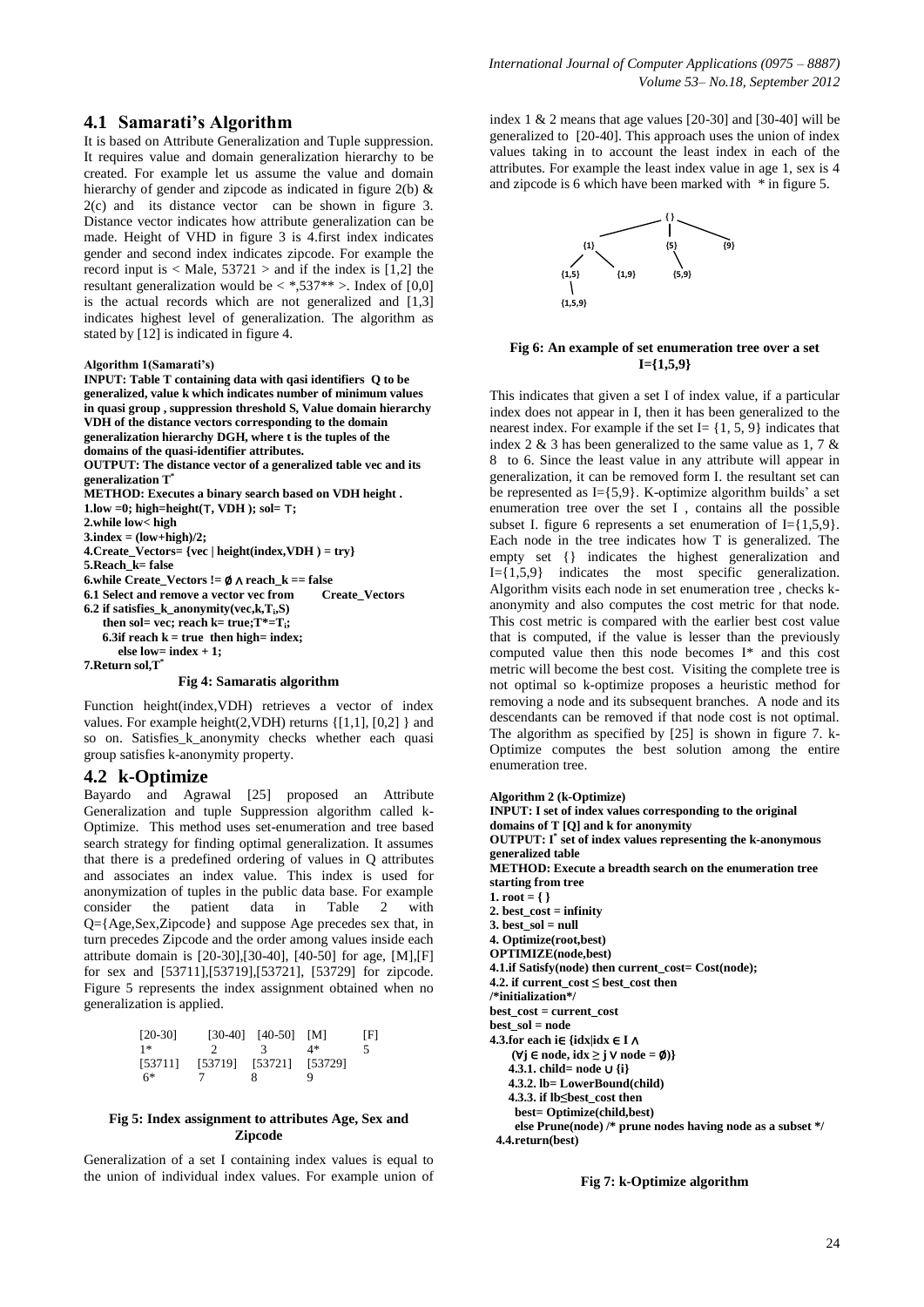### **4.3 Incognito**

LeFevre, DeWitt and Ramakrishnan [15] proposed an efficient algorithm for computing k-minimal generalization, called Incognito, which takes advantage of a bottom-up aggregation along dimensional hierarchies and a priori aggregate computation. The core idea behind this method is that if a group contains Q quasi identifiers is k-anonymous then  $Q^*$  is also k-anonymous if  $Q^* \subset Q$ , the domain generalization hierarchy is traversed by using breadth search and checked for k-anonymity property. In the first iteration kanonymity is checked for single attribute of Q, removing those nodes which does not satisfy k-anonymity. In the next iteration, it combines the remaining generalization in pairs and checks the same for k-anonymity, then for triple values and so on. Until the entire set of Q is considered. In the given Domain Generalization Hierarchy, if one of the node satisfies k-anonymity then all its directed generalization will also satisfy k-anonymity and therefore they will not be taken for consideration. For example in Table 1 let us consider quasi attribute is  $Q = \{sex, zipcode\}$  and  $k=2$ . In the first iteration incognito checks 2-anonymity on single attribute S0 & Z0. S0 satisfies 2-anonymity but Z0 doesn't , so the next generalization of Z0 that is Z1 is cheked for anonymity. Z1 satisfies 2-anonymity. In the next iteration it checks for the pair <S0,Z1> satisfies 2-anonymity so its directed generalization also satisfy 2-anonymity.the resultant hierarchy computed may be as shown in figure 8.As specified by [15] the algorithm is indicated in figure 9.



**Fig 8: Resultant Incognito Generalization for gender and zipcode**

#### **Algorithm 3 (Incognito)**

**Input:** A table  $T$  to be k-anonymized, a set  $Q$  of  $n$  quasi-identifier, **and a set of dimension tables (one for eachquasi-identifier in** *Q***) Output: The set of k-anonymous full-domain generalizations T\*** *Currenr\_node***<sup>1</sup> = First Node in the domain generalization hierarchies of attributes in Q**

*Edge***1= Edges for** *Currenr\_node* **<sup>1</sup>in the domain generalization hierarchies of attributes in Q** 

- **1.**  $q =$  an empty queue
- **2.** for  $i = 1$  to  $n$  do

**/\*** *Currenr\_node i* **and** *Edge i* **define a graph of generalizations\*/ 3.***Si* **= copy of** *Currenr\_node i*

- $4$ *{roots}* = all nodes to *Currenr\_node i* with no edge *to Edgei* **directed to them**
- **5.Insert** *{roots}* **into** *queue***, keeping** *queue* **sorted by height**
- **6.while** *q* **is not empty do**

 $6.1$ .  $node =$  Remove first item from *q* 

- **6.2. if** *node* **is not marked then**
- **6.2.1.if** *node* **is a root then** *freq\_Set* **= Compute frequency set of** *T* **with respect to attributes of** *node* **using** *T***.**
- **else** *freq\_Set* **= Compute frequency set of** *T* **with respect to attributes of** *node* **using parent's frequency set.**

**6.3. Use** *freq\_Set* **to check k-anonymity with respect to attributes of** *node*

**6.4. if** *T* **is k-anonymous with respect to attributes of** *node* **then Mark all direct generalizations of** *node*

**else Delete** *node* **from** *S<sup>i</sup>* **Insert direct generalizations of** *node* **into**  *q***, keeping** *q* **ordered by height**

**7.** *Currenr\_node<sup>i</sup> =Currenr\_nodei***+1***;*

**8.** *Edgei=Edgei***+1** 

9. GraphGeneration( $S_i$ , *Edge i*)

#### **10.end for**

**11. return Projection of attributes of** *Si* **onto** *T* **and dimension tables**

**Fig 9: Incognito algorithm**.

### **4.4 Mondrian Multidimensional Partitioning Anonymization**

Proposed by LeFevre, DeWitt and Ramakrishna[27], this method uses multidimensional global recoding technique. Let us assume that T contains data to be anonymized having Q quasi attributes. the value of Q can be represented as a set of points in a multidimensional space, where each attribute represents one dimension. k-anonymity is achieved by partitioning the given space in to regions which contain at least k points. Each of Q values in every partition is generalized to the same value. The advantage of this method is that each partition can be generalized independently. This relaxed representation has better quality than single level generalization. The author has proposed a greedy algorithm which works as follows. Let us assume that the region r is generated based on the current quasi attribute value. In every iteration the algorithm chose's a dimension d and divides the region at the median value x considering d such that d>x will belong to one of the region and the remaining to the other region. This division is made if the region contains greater than k points. All the tuples in each region is generalized based on predefined hierarchy. Algorithm as stated by [27] is shown in figure 10.

| Algorithm4(Mondrian:                                               | <b>Multidimensional</b>                         | <b>Partitioning</b> |
|--------------------------------------------------------------------|-------------------------------------------------|---------------------|
| <b>Anonymization</b> )                                             |                                                 |                     |
| <b>Input: partition P</b>                                          |                                                 |                     |
| Output: a set of valid partitions of P                             |                                                 |                     |
| 1. If no allowable multidimensional cut for P then                 |                                                 |                     |
| 1.1 return P                                                       |                                                 |                     |
| else $1.2$ . dim = choose_dimension(P)                             |                                                 |                     |
| 1.3. $fs = frequency \text{ set}(P; dim)$                          |                                                 |                     |
| 14. split $Val = find$ median(fs)                                  |                                                 |                     |
| 1.5. lhs = {t \ie partition: t.dim $\le$ splitVal}                 |                                                 |                     |
| 1.6. rhs ={ $t \in$ partition : t.dim > splitVal}                  |                                                 |                     |
| 1.7. return partition anonymize (rhs) U partition anonymized (lhs) |                                                 |                     |
|                                                                    | Fig. 10: Mondrian Multidimensional Partitioning |                     |

#### **Fig 10: Mondrian Multidimensional Partitioning Algorithm**

For example consider  $Q = \{ age, z in code \}$  and  $k=2$  figure 11(a) represents the two dimensional representation of the table 2 for age and zipcode, where occurrence of a value is represented as a point. Suppose the division of region is initially made on age the resultant is shown in figure 11(b). In the next iteration division can be made on age or zipcode, in our example we have taken zipcode. The resultant partition is shown in figure 11(c).

# **5. METRICS FOR MEASURING HIDING FAILURE AND DATA QUALITY**

The core of most PPDP algorithms is that they either modify or block the data values in order to hide sensitive information. Such methods can be measured with two important parameters, first is by its hiding sensitive data and second is by measuring data quality of the transformed data. More the amount of transformation More the sensitivity but the quality of data is less. Therefore both hiding failure and Data quality metric are very much important in evaluating PPDP techniques.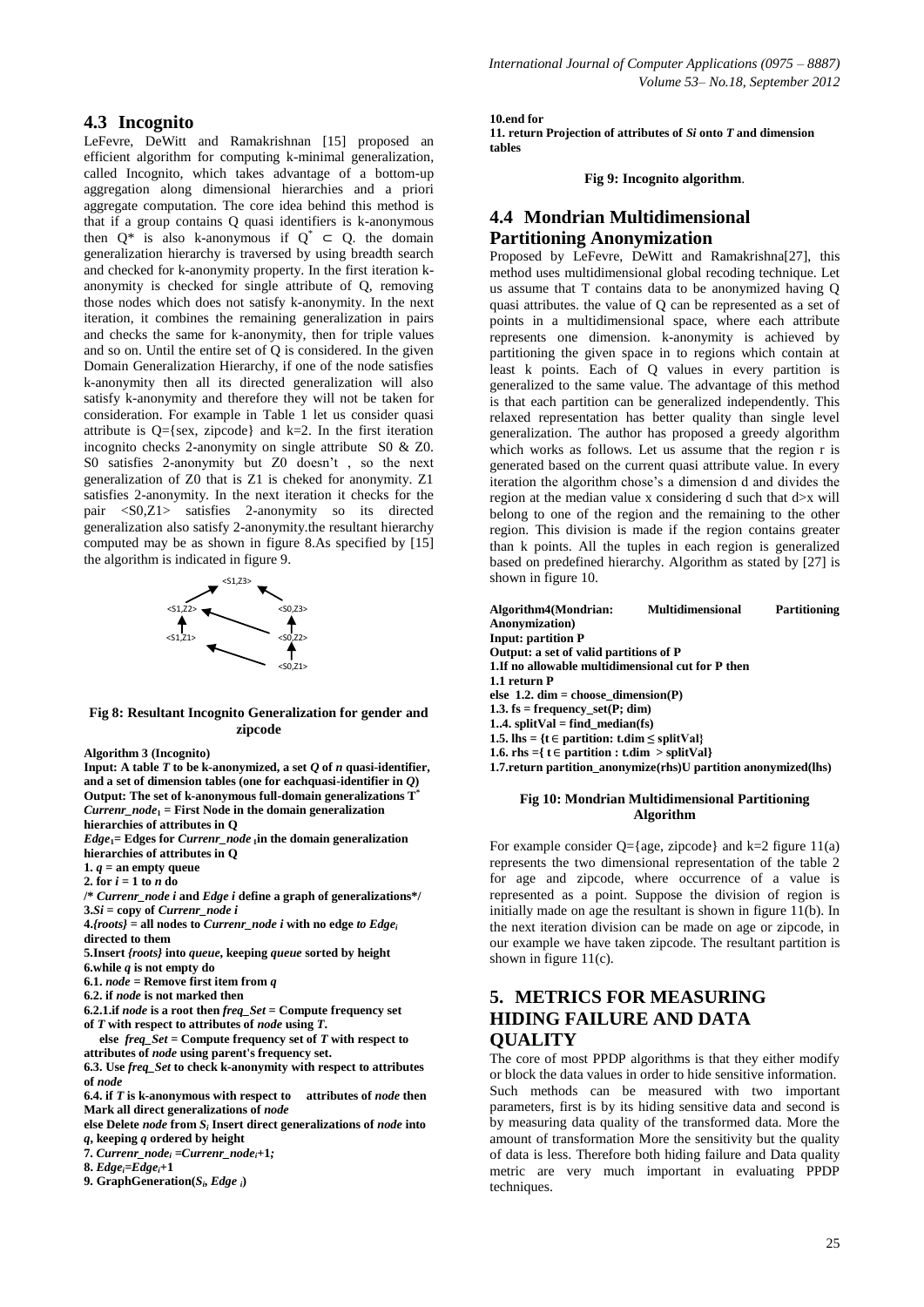### **5.1 Hiding Failure(HF)**

Hiding failure parameter is used to measure the amount of information that can be derived after the data has been modified. The main goal of privacy preserving algorithm is to have zero hiding failure , this leads to more amount of information loss. Thus , some PPDP algorithms have also been designed which allow the data publisher to choose the amount of sensitive data to be hidden. In [28] author has defined Hiding Failure(HF) as the percentage of restrictive patterns that are discovered from the sanitized database and is measured as

#### **HF**=*Number Restrictive Patterns(T\*)* Number Restrictive Patterns(T)

Where T & T\* represents original data set and generalized data set



**Fig 11: Region Representation (a) and possible partition (b) & (c)**

### **5.2 Data quality**

There are various data quality metrics that have been proposed in literature that are either generic or data specific. Currently there are no standard metric that has been widely accepted by the research community. Data quality can be either measured after PPDP or after Data Mining. The accuracy can be measured by information loss which is a resultant of hiding sensitive data[29]. Less the information loss better is the data quality. Given a original database T with N attributes and r records, if we identify as generalization scheme a domain generalization hierarchy GHT with a depth h, it is possible to measure the information loss (IL) of modified database T as

 $Iloss(r) = \sum_{vg \in r} (wi * Iloss(vg))$  Where wi –penalty weight of attribute Ai of vg **Iloss** $(vg) = \frac{A}{g}$ A

Where vg is number of descendents in Value Generalization Hierarchy and DA is the number of domain values in the attribute. Iloss for the entire T\* is given by

$$
Iloss(T^*) = \sum_{r \in T} Iloss(r)
$$

Classification Metric (CM), is introduced by Iyengar [18] to optimize a k-anonymous dataset. It is defined as the sum of the individual penalties for each row in the table normalized by the total number of rows r.

$$
CM(T^*) = \frac{\sum_{all\ rows} penalty(tuple\ t)}{r}
$$

Penalty value is calculated based on wither tuple t is suppressed or generalized. If the tuple is not changed then its penalty is zero. Penalty value of 1 is taken if the tuple is suppressed or generalized. It can be used basically for classifying over generalized data.

Another interesting metric is the Discernibility Metric(DM) proposed by Bayado and Agrawal [25]. This discernibility metric calculates the cost by charging a penalty to each tuple for being indistinguishable from other tuples. Let t be a tuple from the original table T, and let  $GT^*(t)$  be the set of tuples in an anonymized table T\* indistinguishable from t or the set of tuples in T\* equivalent to the anonymized value of t. Then DM is defined as follows

$$
DM(T^*)=\sum_{t\in T} |G_{T*}(t)|
$$

In many situations, suppressions are considered to be most expensive in the sense of information loss. Thus, to maximize data utility, tuple suppression should be avoided whenever possible.

Minimal distortion(MD) proposed by Samarati [12] is based on charging penalty for each value which is generalized or suppressed. Each hierarchy is assigned a penalty when it is generalized to the next level with in the domain generalization hierarchy. For example a penalty of 10 units is taken when generalizing  $53711$  to  $5371^*$  another 10 units for generalizing 53711 to 537\*\* and so on.

In certain requirements there is a necessity to measure the data mining results after anonymization, this kind of metric emphasis on how data is used. This is also dependent on the knowledge that can be derived from the original data set. Let us assume that the data is used for clustering then the information loss can be measured as the percentage of points that have changed against the original classification. As in [30], a misclassification error(ME) is defined as

$$
ME = \frac{1}{NP} \sum_{i=1}^{k} (|\text{cluster}_i(T)| - |\text{cluster}_i(T^*)|)
$$

where NP represents the number of points in the original dataset, k is the number of clusters under analysis, and  $|Clusteri(T)|$  and  $|Clusteri(T*)|$  represent the number of data points for the ith cluster in the original dataset T and the generalized dataset T\* respectively. Anonymization technique tries to either suppress or modify the existing values there by affecting the clustering that could have been formed. This loss must be minimal as it affects the mining resultant.

Data usage can also be measured by distinguishing between Lost information and Artifactual information. Lost information represents the percentage of patterns that are suppressed and he Artifactual information represents the percentage of patterns created by the modification due to anonymization technique. Oliveira and Zaiane [28] defined two metrics misses cost and artifactual pattern which is related to lost information and artifactual information. Misses cost measures the number of patterns missed. This happens when the paterrn of a particular cluster loses its support due to the modification. The misses cost (MC) is computed as follows

$$
MC = \frac{No\ Of\ Patterns\ (T) - No\ Of\ Patterns\ (T')}{No\ Of\ Patterns\ (T)}
$$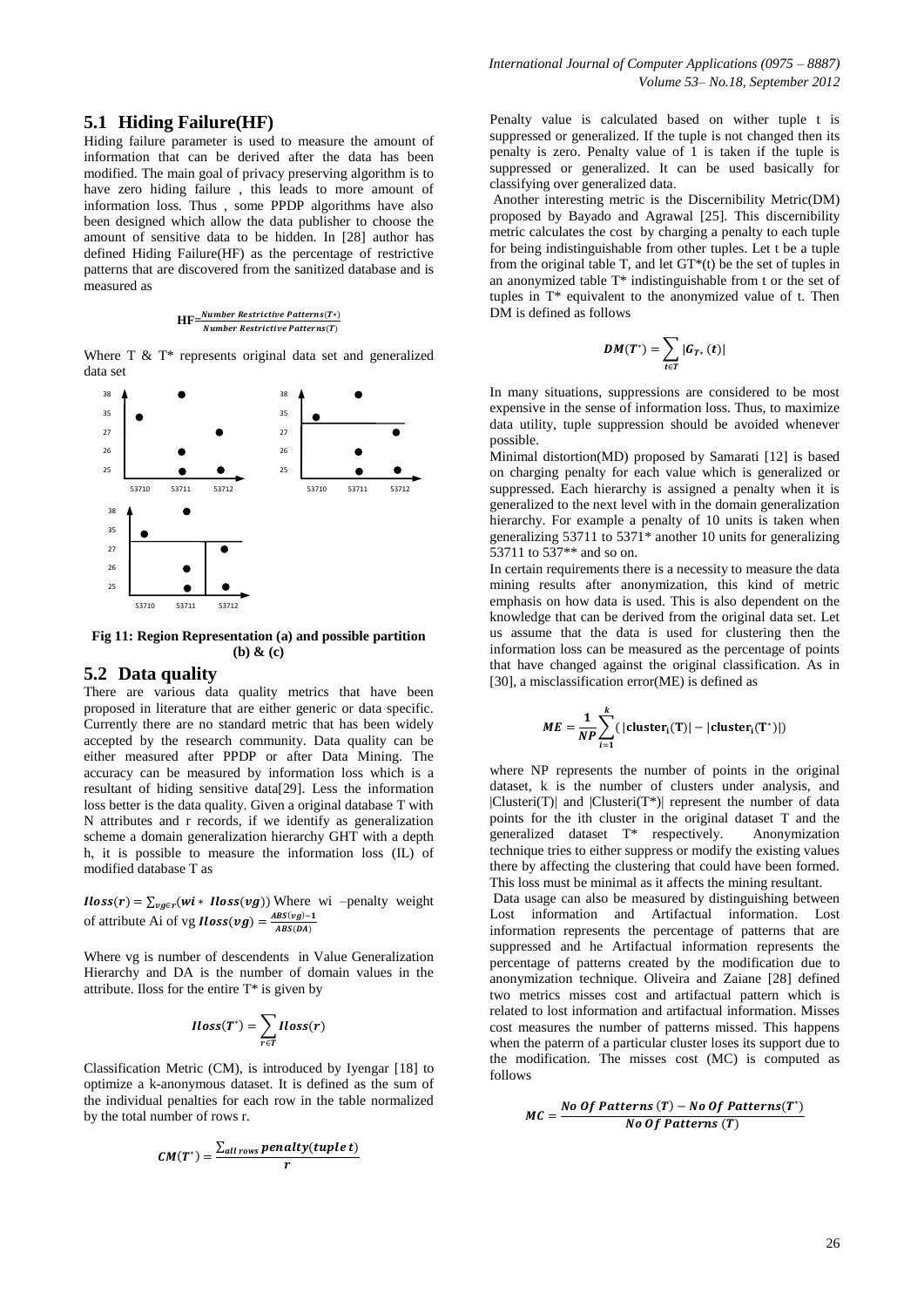# **6. CONCLUSION AND FUTURE DIRECTION**

Knowledge based retrieval has given rise to association of data from different sources which are distributed across different locations in different format. Since the data is retrieved from different Data recipient the sensitivity disclosure problem about individual or company exists. This has given rise to a new research direction called Privacy Preserving Data Publishing. In this survey, we have presented an overview of different methods used in protecting sensitive data and analyses of the existing algorithms available and indicate the various disclosures & drawbacks in each of them. In particular, we have focused more on Anonymization Techniques used for Privacy Preserving Data Publishing and we have also mentioned Metric used for measuring hiding failure & data quality.

There are several future research directions along the way of analyzing different PPDP algorithm and its application. The main challenges in PPDM are how to have minimum generalization of data such that there is maximum utility. There is also a requirement for a common framework which overcomes different disclosure and attacks. During anonymization most data are not sensitive so generalization of the entire data is meaningless; research in this direction is to be considered. There is also a requirement to develop a comprehensive architecture which combines data publisher and data recipient. In distributed environment efficiency will pay an important role, so an efficient algorithm which tries to balance between sensitive disclosure, data utility and communication cost is required.

### **7. REFERENCES**

- [1] Han Jiawei, M Kamber. Data Mining: Concepts and Techniques, Beijing: China Machine Press, 2006, pp.1- 40.
- [2] Verykios V S, Bertino E, Fovino I N, Provenza L P, Saygin Y, Theodoridis Y. State-of-the-art in privacy preserving data mining, ACM SIGMOD Record, 2004.
- [3] Agrawal D. On the Design and Quantification of Privacy- Preserving Data Mining Algorithms, ACM PODS Conference, 2002.
- [4] Warner S L. Randomized response: A survey technique for eliminating evasive answer bias. Journal of the American Statistical Association,1965.
- [5] Zhang P, Tong Y, Tang S, Yang D. Privacy-Preserving Naive Bayes Classifier, Lecture Notes in Computer Science, 2005, Vol 3584.
- [6] Zhu Y, Liu L. Optimal Randomization for Privacy-Preserving DataMining, ACM KDD Conference, 2004.
- [7] Agrawal R, & Srikant R. Privacy preserving data mining, Proceedings of ACM SIGMOD Conference on Management of Data (SIGMOD'00), Dallas, 2000.
- [8] Fienberg S,McIntyre J. Data Swapping: Variations on a Theme by Dalenius and Reiss, Technical Report, National Institute of Statistical Sciences, 2003.
- [9] Pinkas B. CryptographicTechniques for Privacy-PreservingDataMining, ACM SIGKDD Explorations, 2002.
- [10] Laur, H Lipmaa, and T Mieliainen. Cryptographically private support vector machines, In Twelfth ACM

SIGKDD International Conference on Knowledge Discovery and Data Mining, 2006, pp. 618-624.

- [11] Ke Wang, Benjamin C M, Fung and Philip S Yu. Template based privacy preservation in classification problems, In ICDM, 2005, pp. 466-473.
- [12] Pierangela Samarati. Protecting respondents' identities in micro-data release, IEEE Transactions on Knowledge and Data Engineering, November 2001.
- [13] Pierangela Samarati and Latanya Sweeney. Generalizing data to provide anonymity when disclosing information. In Proc. Of the 17th ACM-SIGMOD-SIGACT-SIGART Symposium on the Principles of Database Systems, Seattle, WA, 1998, pp. 188.
- [14] L Sweeney. k-anonymity: a model for protecting privacy, International Journal on Uncertainty, Fuzziness and Knowledge-based Systems, 2002.
- [15] Lefevre K, Dewitt D J and Ramakrishnan R. Incognito: Efficient full-domain k-anonymity, In Proceedings of ACM SIGMOD. ACM, New York, 2005.
- [16] Fung B C M, Wang K and Yu P S. Anonymizing classification data for privacy preservation, In EEE Trans. Knowl. Data Engin, 2007, v. 19, pp 711–725.
- [17] Fung B C M, Wang K and Yu P S. Top-down specialization for information and privacy preservation, In Proceedings of the 21st IEEE International Conference on Data Engineering (ICDE), 2005, pp 205–216.
- [18] Iyengar V S. Transforming data to satisfy privacy constraints, In Proceedings of the 8th ACMSIGKDD. ACM, New York, 2002, pp. 279–288.
- [19] Xu J,Wang W, Pei J,Wang X, Shi B and Fu A. W. C. Utility-based anonymization using local recoding, In Proceedings of the 12th ACM SIGKDD Conference. ACM, New York, 2006.
- [20] Lefevre K,Dewitt D J and Ramakrishnan R, Workloadaware anonymization, In Proceedings of the 12th ACM SIGKDD. ACM, New York, 2006
- [21] Wang K and Fung B C M, Anonymizing sequential releases, In Proceedings of the 12th ACM SIGKDD Conference. ACM, New York, 2006.
- [22] Nergiz M E, Clifton C and Nergiz A E, Multirelational kanonymity, In Proceedings of the 23rd International Conference on Data Engineering (ICDE), 2007, pp. 1417–1421.
- [23] Machanavajjhala A, Gehrke J, Kifer D and Venkitasubramaniam M. l-diversity: Privacy beyond kanonymity, In Proceedings of the 22nd IEEE International Conference on Data Engineering(ICDE), 2006.
- [24] Ninghui Li , Tiancheng Li , Suresh Venkatasubramanian. t-Closeness: Privacy Beyond k-Anonymity and l– Diversity ICDE Conference, 2007.
- [25] R J Bayardo, R Agarwal. Data privacy through optimal k-anonymization, In Proc. of the 21st International Conference on Data Engineering(ICDE'05), Tokyo, Japan, 2005, pp 217-228.
- [26] Li J, Tao Y and Xiao X. Preservation of proximity privacy in publishing numerical sensitive data, In